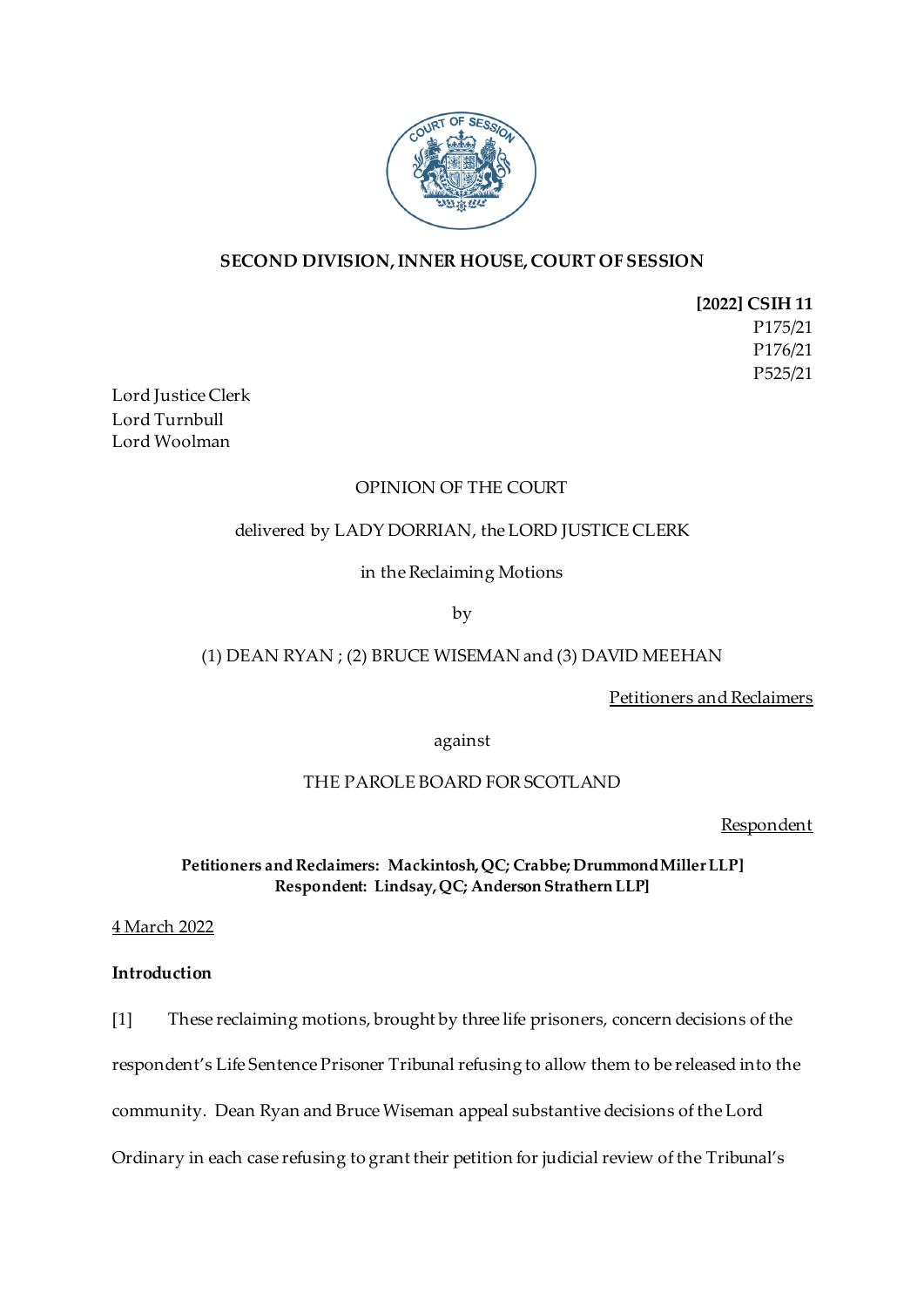decision. Meehan challenges a decision refusing permission to allow his petition for judicial review to proceed.

#### **Legislation**

[2] Section 2 of the Prisoners and Criminal Proceedings Act 1993 provides:

"(4) Where this subsection applies, the Secretary of State shall, if directed to do so by the Parole Board, release a life prisoner on licence.

(5) The Parole Board shall not give a direction under subsection (4) above unless—

(a) the Secretary of State has referred the prisoner's case to the Board; and

(b) the Board is satisfied that it is no longer necessary for the protection of the public that the prisoner should be confined."

The same test applies in England and Wales: section 28(6)(b) of the Crime (Sentences) Act 1997.

### **Background**

[2] The punishment part of Wiseman's sentence expired in 2010, and that of Ryan in 2002. Both have therefore been in custody for a period well beyond the expiry of the punishment part. Each of them was released on licence but breached the licence which was then revoked. At a hearing on 18 December 2020, the Tribunal declined to direct Wiseman's release, concluding that it was necessary for the protection of the public that he remain confined. The Tribunal fixed a review period of 12 months in order for him to progress to the open estate, undertake home leave and start to build a relationship with his supervising officer. At a hearing on 10 December 2020, the Tribunal declined to direct Ryan's release, concluding that it was necessary for the protection of the public that he continue to be confined. It also fixed a review period of 12 months. We need not set out a summary of the factual position in either case. All we should note at this stage is that a submission was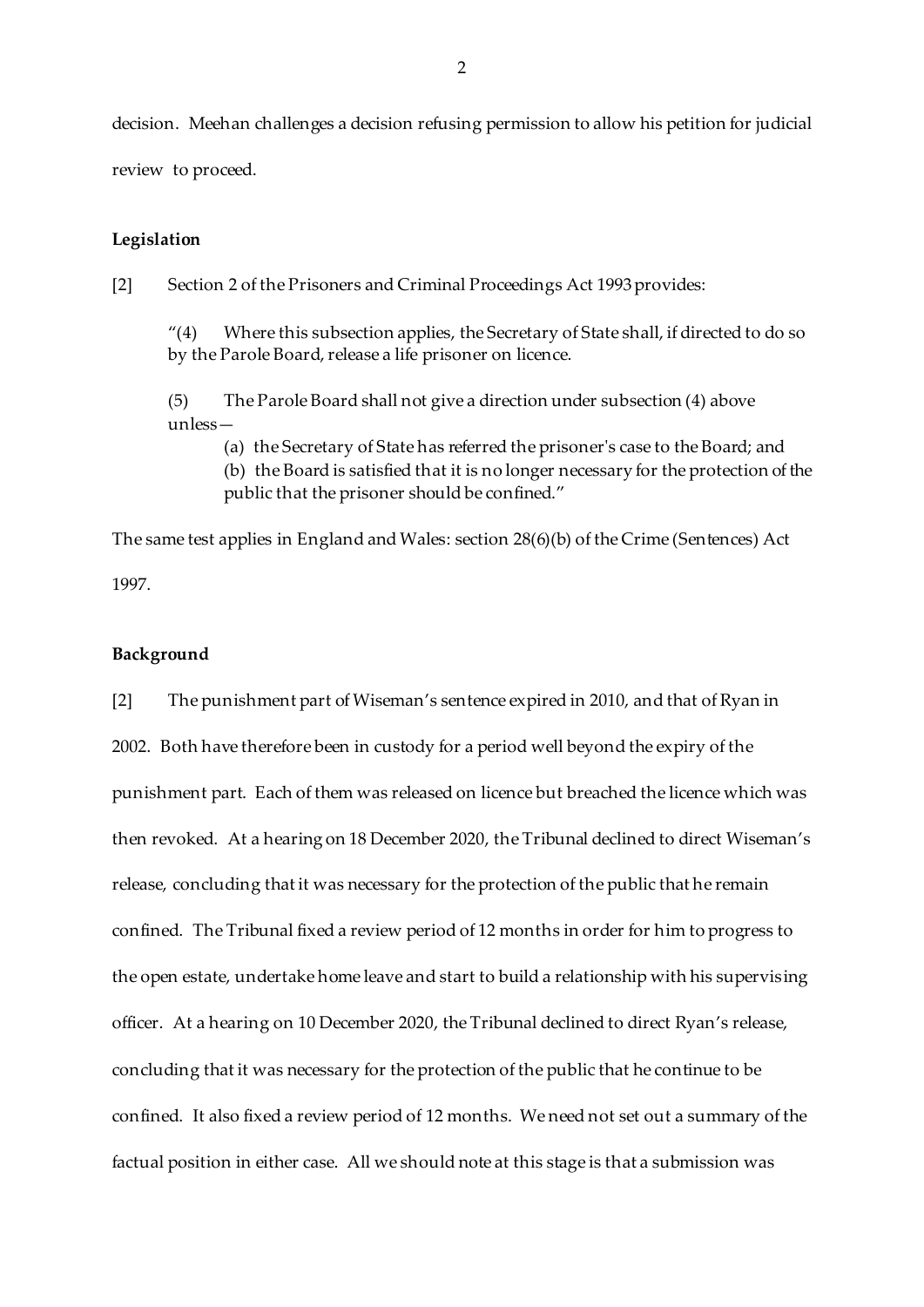made that the Lord Ordinary in Ryan's case misunderstood what was meant by the "open estate", based on the selection of two sentences from the Lord Ordinary's opinion that

"It should be recalled that the Parole Board did not decide that he should remain in prison. It decided that he should re-enter the community but do so via the open estate."

Having regard to the terms of the whole of his opinion, it is clear that the Lord Ordinary understood what the open estate was, and the argument to the contrary is entirely unsupportable. That is because the only issues which arise are whether the statutory test has properly been identified. Its application to the facts is not a live issue.

[3] In Meehan's case the punishment part expired on 24 April 2021. The decision refusing to direct his release was taken two days later. It was considered that the drug addiction which he had developed whilst in custody increased the level of risk he presented to the public. During his time in custody he had accrued several misconduct reports. Two convictions, in 2011 and 2017, had demonstrated a history of substance misuse, and there was a lack of a sustained and successful period of unescorted community testing. The Tribunal also considered the index offence and that Meehan had been described as continuing to present a medium risk of causing serious harm. There was no real evidence that it was unlikely that he would commit similar offences again.

#### **Further reviews in Wiseman and Ryan**

[4] In Wiseman's case the review hearing on a further referral was adjourned on 20 December 2021 to a date to be fixed. Evidence was heard but further information was sought regarding supervision arrangements in the community. Although the most recent section 2(5) decision remains that under review, 18 December 2020, the question of his release is under active review and a fresh decision anticipated. So far as Ryan is concerned,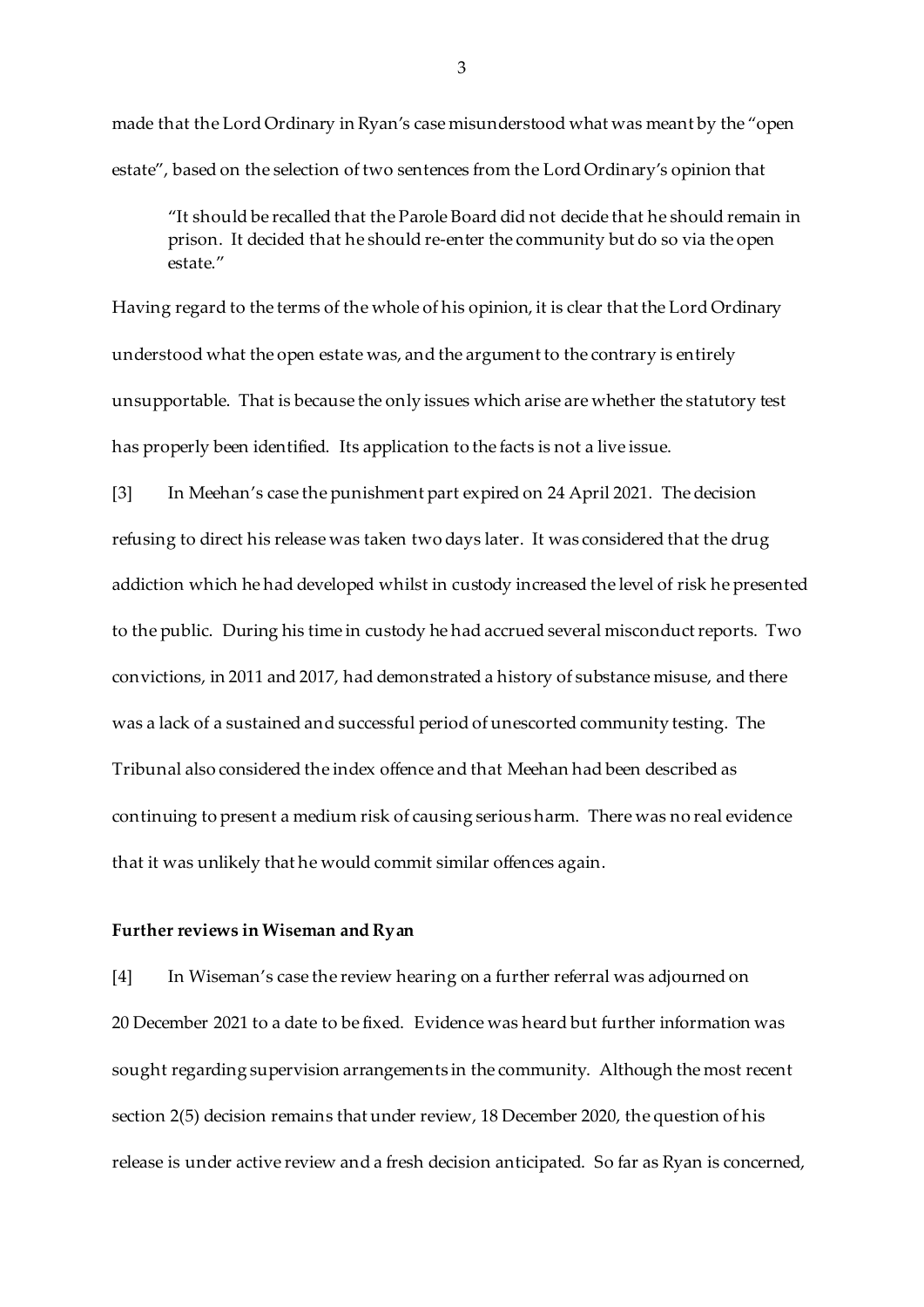a hearing on a further referral under section 2(5) was continued from 7 January 2022 to a date to be fixed to enable attendance of the prison based social worker. Thus although the most recent section 2(5) decision remains the one under review, that of 10 December 2020, the question of his release is again under active review and a fresh decision anticipated.

### **The issues**

[5] In these circumstances, the factual issues arising in the cases of Wiseman and Ryan are academic. Their respective circumstances have changed since the date of the decisions under challenge. There is no point in the court remitting to the Parole Board to reconsider the case, as that is already underway. However, it was maintained that there were two important legal issues at stake, which required to be resolved, and which would have a practical effect on future decisions in respect of the release of life sentence prisoners. The first was whether the "the life and limb" test, expressed in *R (Brooke)* v *Parole Board* [2008] EWCA Civ 29, at [53] and *R (Sturnham)* v *Parole Board (Nos 1 and 2)* [2013] 2 AC 254 at [23] and [24], applied in Scotland. The reclaimers maintained that it did. In other words the risk to be identified under section 2(5) was a risk of repetition of the sort of offence for which the life sentence was originally imposed.

[6] The second issue was whether, in the exercise of anxious scrutiny in such cases, the court was nevertheless constrained by the deference to be given to the decisions of an expert tribunal such as the Parole Board. Reference was made to *Brown* v *Parole Board for Scotland* 2021 SLT 687 at [36] and [37], and *AB* v *Parole Board for Scotland* 2020 SLT 975 at [64] & [65].

[7] In each case the proposition of the reclaimer was that the Lord Ordinary erred in respect of the test to apply. It was submitted that to justify continued confinement the danger posed by the prisoner must involve a substantial risk of serious harm to the public, ie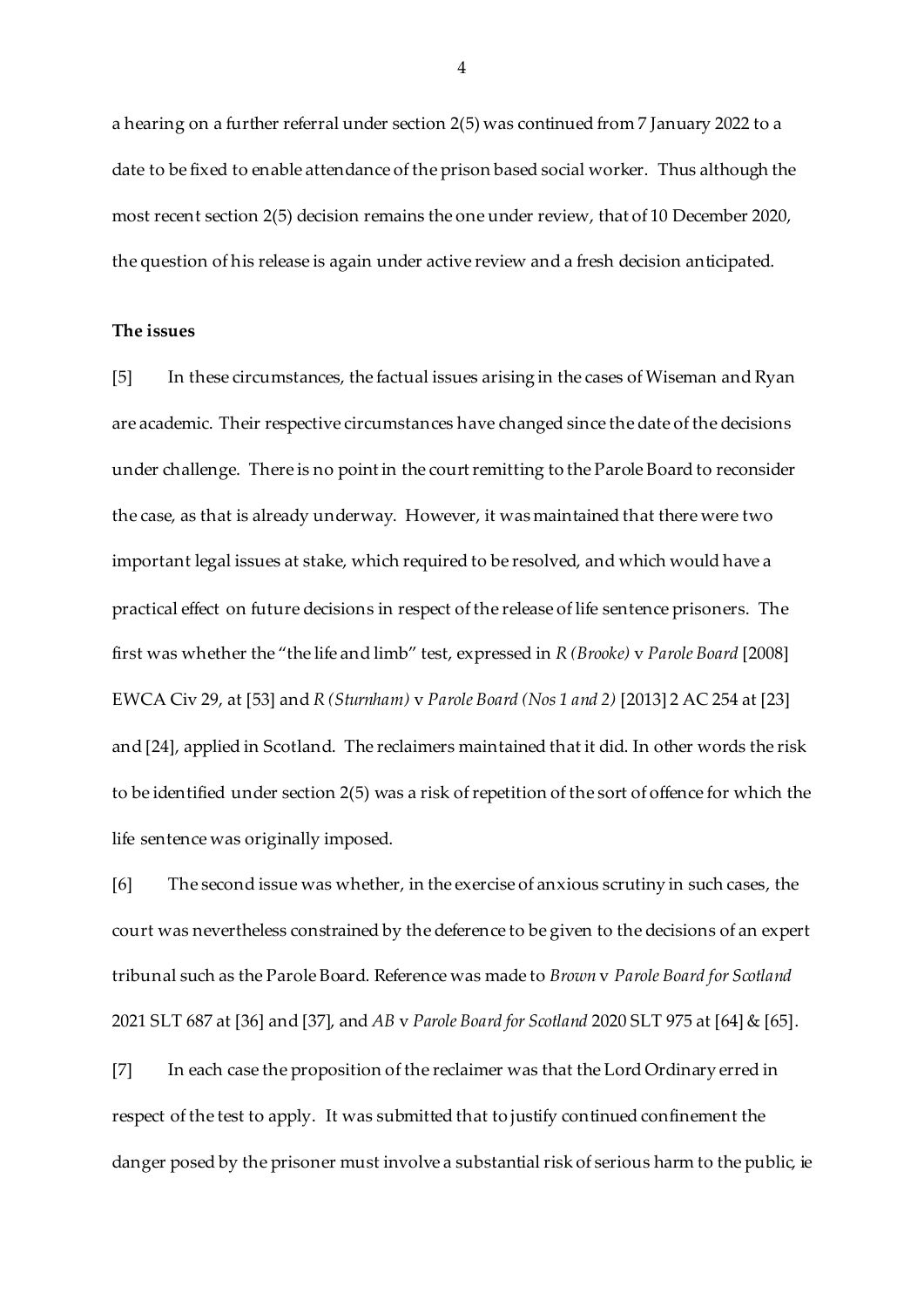involving offences of serious violence (*Brown* v *Parole Board for Scotland*, [2021] SLT 68). This in turn hinged on whether there was a risk of repetition of the sort of offence for which the life sentence was originally imposed, in other words a "risk to life or limb" (*R* v *Secretary of State for the Home Department, Ex p Benson*, The Times, 21 November 1988 approved in *R (Sturnham)* v *Parole Board (Nos 1 and 2)* [2013] 2 AC 254; *R (on the application of Wells)* v *Parole Board*, [2019] EWHC 2710 (Admin)). The test did not require that a prisoner be detained until the Board was satisfied that there was no risk of re-offending (*R (Brooke)* v *Parole Board* [2008] 1 WLR 1950). In Ryan's case, the respondent's reasoning and the Lord Ordinary's assessment, which centred on the reclaimer's two prior recalls and poor decision making, proceeded on an erroneous understanding of the test for release.

[8] The standard to be applied by the court when reviewing the respondent's decision was one requiring anxious scrutiny, ever more so the longer the time in custody after the expiry of the tariff. Whilst due deference required to be given to the expertise of the Tribunal (*AB* v *Parole Board for Scotland* 2020 SLT 975), the courts had to be astute to apply the requirements of anxious scrutiny, particularly in respect of prisoners incarcerated long past the expiry of the punishment part.

#### **Analysis and decision**

[9] As we understood matters, the reclaimers' real argument seemed to relate to the application of the test and not to its identification. In *Brown* v *Parole Board for Scotland* the court noted (para 36):

"The following can be taken from *R (on the application of Wells)* v *Parole Board* (cited above), where the prisoner remained in custody 12 years after the expiry of the tariff. To justify continued confinement the danger posed by the prisoner must involve a substantial risk of serious harm to the public, i.e. involving offences of serious violence. (From time to time reference has been made to a "life and limb" test). The longer the time in custody after expiry of the tariff the scrutiny should be ever more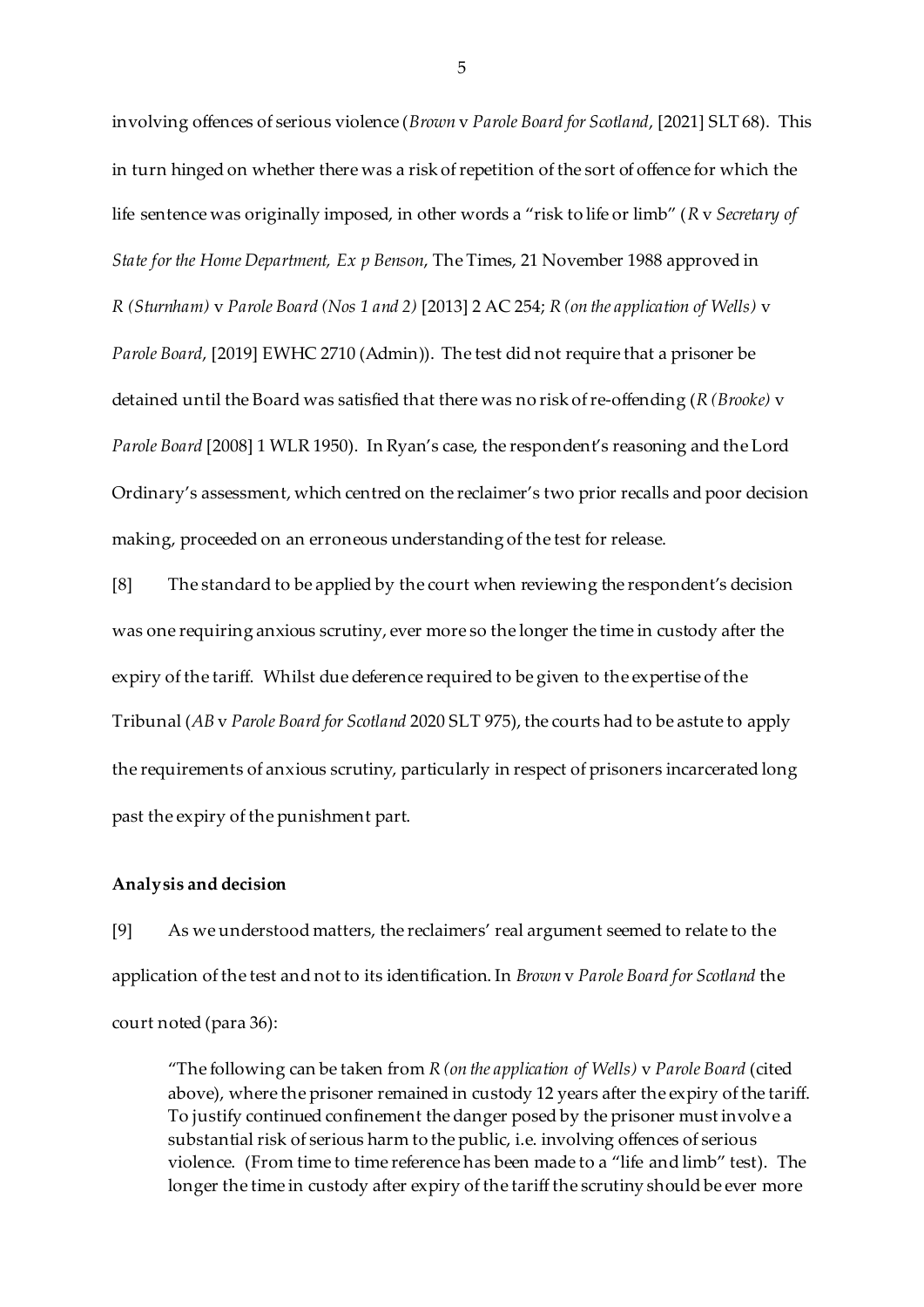anxious as to whether the level of risk is unacceptable: see paras 20–21 and 27. Under the modern context specific approach to rationality and reasons challenges, in the area of detention and liberty the court must adopt an anxious scrutiny of the decision. The court can interfere if the board's reasoning falls below an acceptable standard in public law. The duty to give reasons is heightened if expert evidence is being rejected: paras 35, 38, and 40. It can be noted that the need for ever more anxious scrutiny as to whether the level of risk is unacceptable as time goes by is well established in England and Wales: see *Osborn* v *Parole Board*, Lord Reed at [2014] AC, p 1153, para 83; *R (on the application of King)* v *Parole Board*, Lord Dyson MR at [2016] 1 WLR, p 1956, paras 37–39. In the latter decision his Lordship referred to earlier authority that the longer the prisoner serves beyond the tariff 'the clearer should be the Parole Board's perception of public risk to justify the continued deprivation of liberty involved.'"

### **Wiseman**

[10] In Wiseman the Lord Ordinary held that the danger posed must involve "a substantial risk of harm to the public, ie involving offences of serious violence." It appears therefore that she identified the correct test and the reclaimer's quarrel is with her application of that test. The Lord Ordinary noted and applied the test expressed in *Brown* v *PBS,* as she had been invited to do by counsel for the reclaimer, adding (para 19) that on her view of the authorities there was effectively a consensus "that confinement beyond the tariff is something that can never be condoned unless the decision withstands the closest analysis". Counsel for the reclaimer had acknowledged in his submissions that due deference must be given to the specialist nature of the Tribunal and its highly trained and experienced members. The Lord Ordinary agreed (para 20), noting that it was not for the court to substitute its own decision, however strong its view, for that of the Parole Board. None of this suggests any error of law on her part.

### **Ryan**

[11] In Ryan, there appears equally to have been no dispute about the legal matters arising – the case was presented as a reasons challenge. Indeed, the Note of Argument does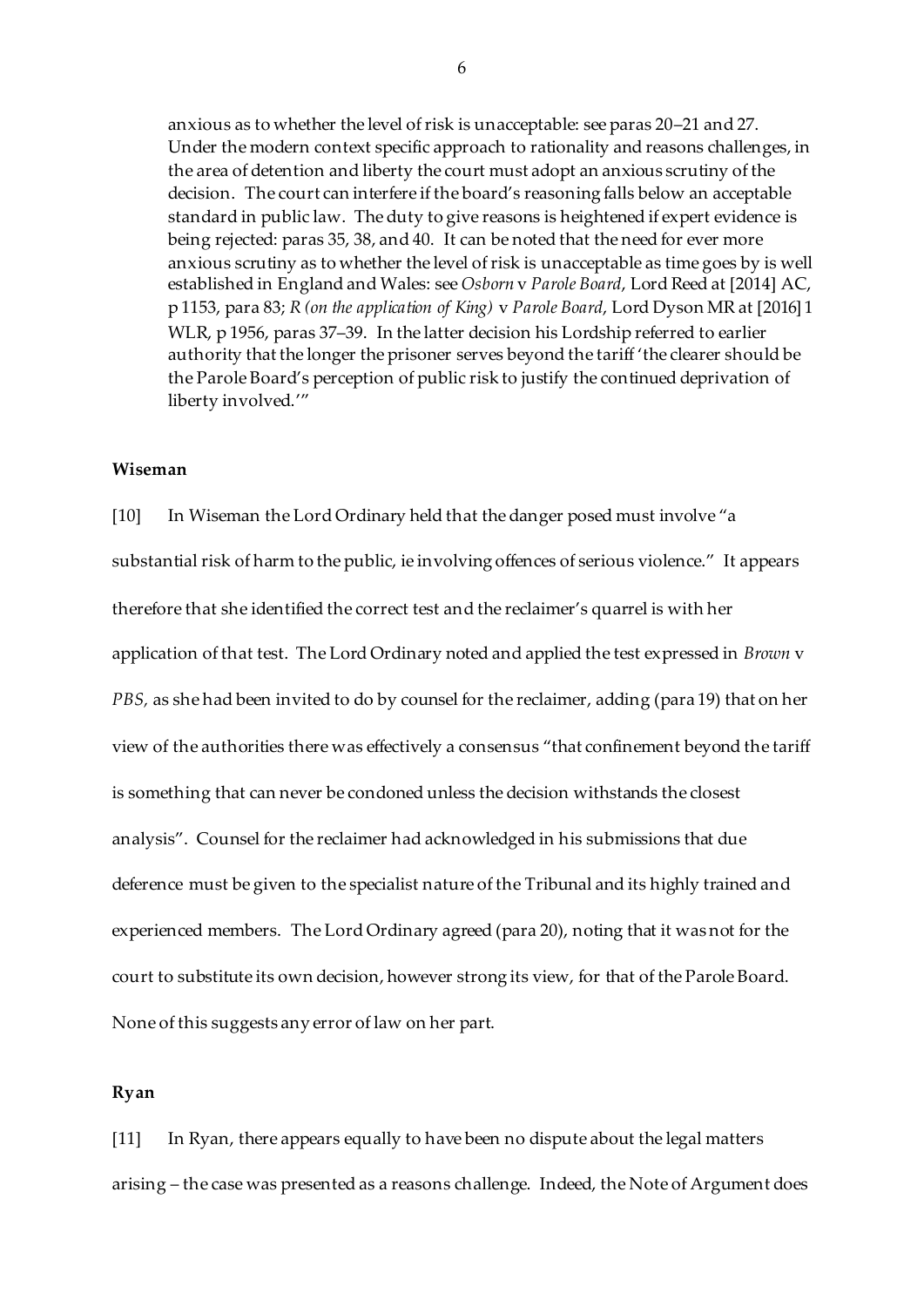not suggest that the Lord Ordinary erred in identification of the test, which in fact he specified at para 13 of his opinion. The substantive arguments for the reclaimer were designed to address the question whether there are errors in the application of anxious scrutiny to the statutory test for release, in other words a purely fact sensitive argument.

#### **Meehan**

[12] In Meehan's case, apart from a "reasons challenge", the primary basis of the petition was that the Tribunal had not applied the correct test relating to substantial risk to the public: it had instead asked whether the reclaimer was offence or substance free when he has been in the open estate. The Tribunal referred to the "life and limb" test, so whether or not that was a correct characterisation of the requirements of section 2(5), the matter, from the reclaimer's point of view was not in dispute: the only question was whether the Tribunal had in fact applied the test which it had identified.

[13] It was submitted that there was continuing uncertainty about the test, citing *Duffy* v *PBS,* unreported, 8 September 2021*;* and *Maclean* v *PBS* ([2022] CSOH 10) as examples. Those decisions show that there is no dispute as to the appropriate test: the question is whether it has been applied. The test remains that set out in the statute, namely whether it is necessary for the protection of the public that the prisoner should remain confined. How application of that test should be approached is clearly specified in *Brown* v *PBS* as follows:

(i) the court must adopt anxious scrutiny of the decision;

(ii) it can interfere if the reasoning falls below an acceptable standard in public law;

(iii) The duty to give reasons is heightened if expert evidence is being rejected;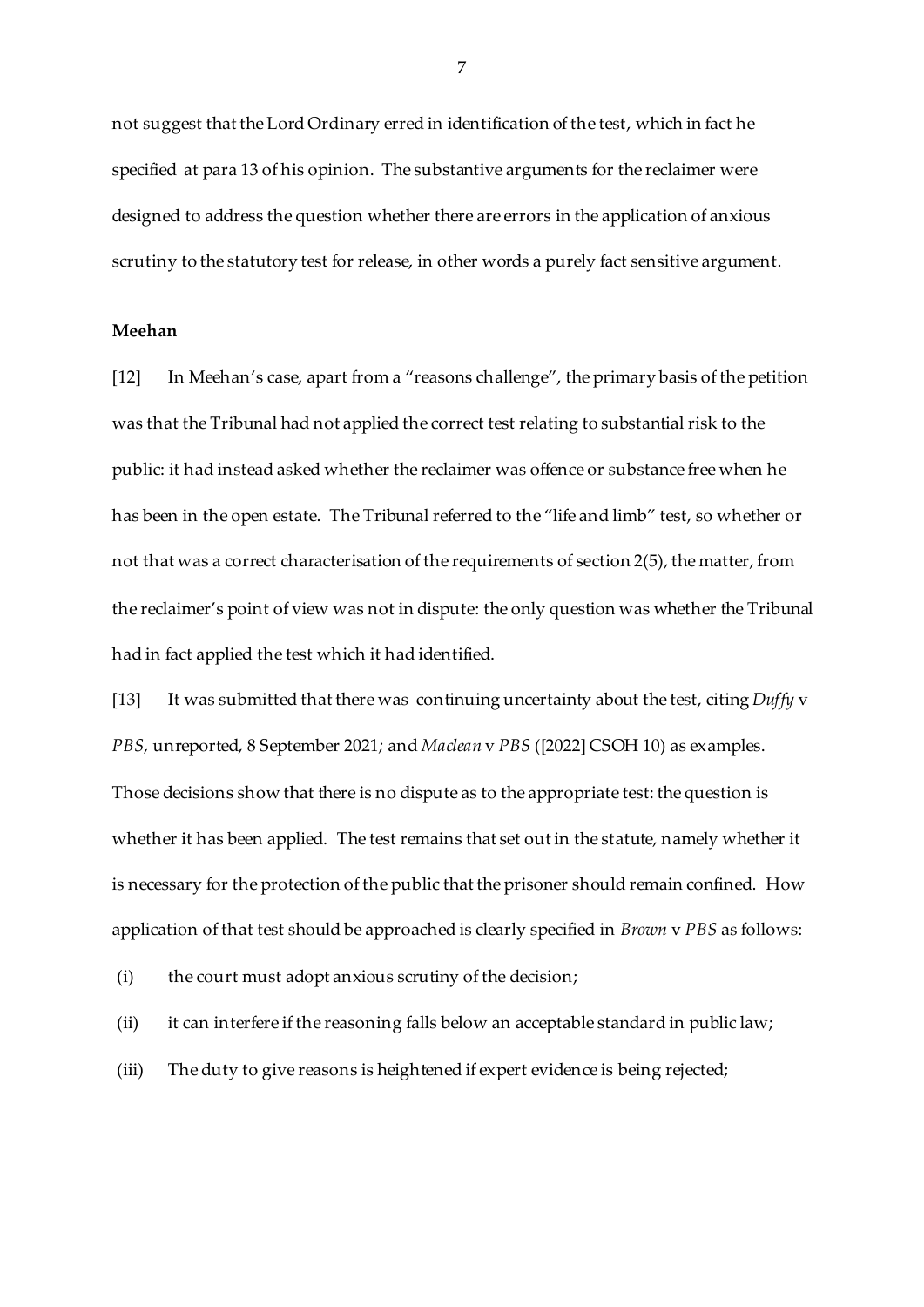- (iv) The longer the prisoner serves beyond the tariff "the clearer should be the Parole Board's perception of public risk to justify the continued deprivation of liberty involved";
- (v) While a cautious approach is appropriate when public protection is in issue, as time passes it is not only legitimate but necessary for there to be appropriate appreciation of the impact of confinement well beyond tariff and;
- (vi) The decision maker should ensure that it is apparent that this approach has been adopted and its reasoning should provide clarity as to why confinement remains necessary in the public interest.

[14] The Parole Board is entrusted with a sensitive task. It must carry out a delicate balancing exercise. Whilst the use of a shorthand, such as "life and limb", may be useful this should not obscure or embellish the statutory test. Reference to a "life and limb" test has often been used to contrast with asking merely the inadequate question whether the individual would remain offence free. The Parole Board must take a 360° view taking account of all relevant factors. In our view the matter was well expressed by Lord Phillips of Worth Matravers in *R (Brooke)* v *Parole Board,* para 53, as follows:

"Judging whether it is necessary for the protection of the public that a prisoner be confined is often no easy matter. The test is not black and white. It does not require that a prisoner be detained until the board is satisfied that there is no risk that he will re-offend. What is necessary for the protection of the public is that the risk of reoffending is at a level that does not outweigh the hardship of keeping a prisoner detained after he has served the term commensurate with his fault. Deciding whether this is the case is the board's judicial function."

[15] The reclaimers accept that it is necessary to give appropriate deference to the specialist nature of the Tribunal, but submit that the exercise of anxious scrutiny should not be constrained by that deference. We can find no indication to the contrary in the opinions of the Lords Ordinary in the present cases. The way in which it was expressed in the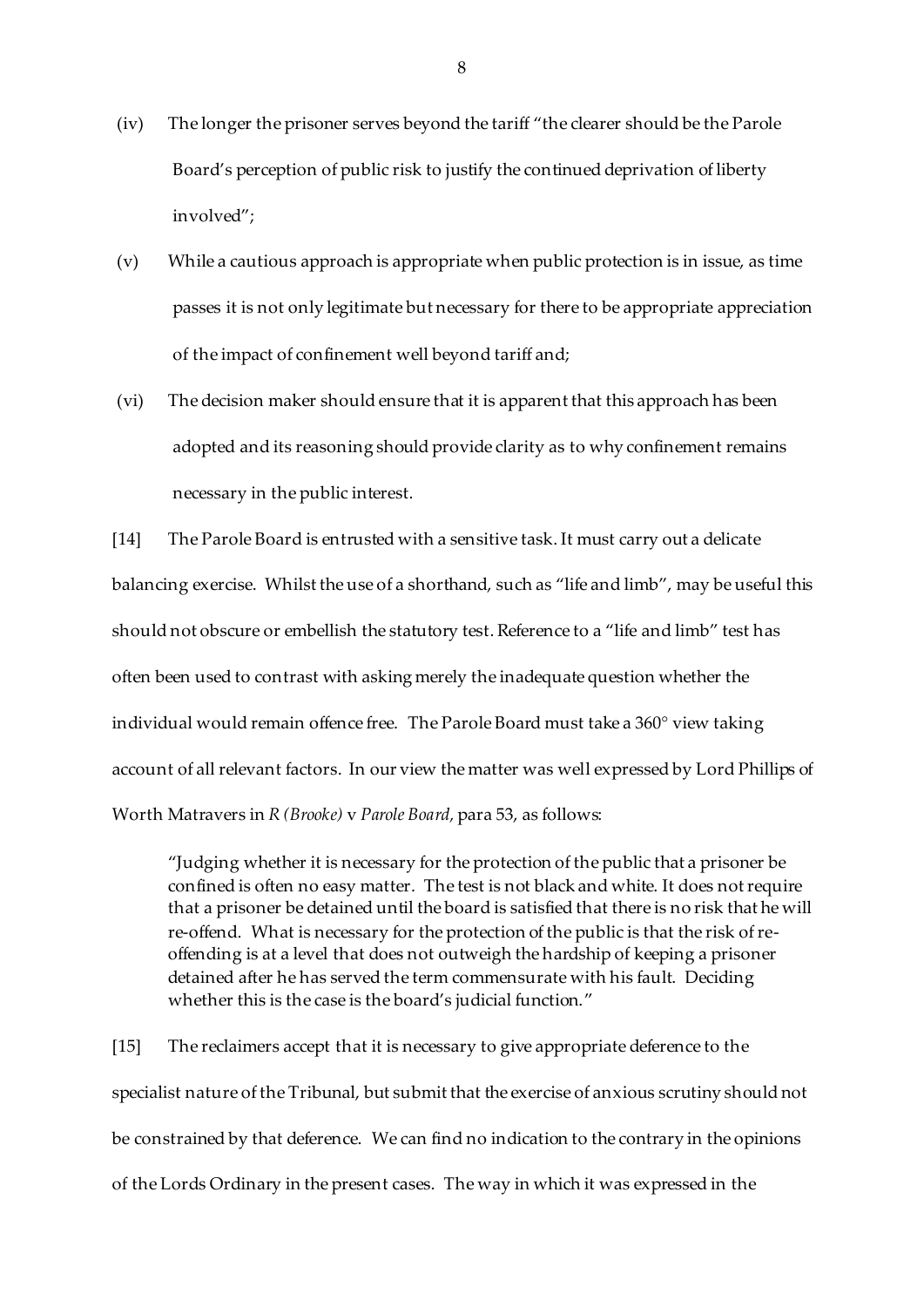Wiseman case was that "... there is effectively consensus that confinement beyond tariff is something that can never be condoned unless the decision withstands the closest analysis". It is axiomatic that giving deference to the decisions of an expert tribunal such as the Parole Board means that the court should not substitute its own views for those of the Tribunal, but it must nevertheless carefully examine the reasons given by the expert tribunal. The need to recognise the expertise of the Tribunal does not, indeed cannot, prevent the court from interfering with the decision if it is satisfied that the decision cannot withstand the appropriate level of scrutiny.

[16] It is clearly understood that in applying the statutory test, as the Lord Ordinary in *Wiseman* noted, decisions to keep a prisoner confined after the expiry of the punishment part must be subjected to the closest analysis. The phrase "anxious scrutiny" has been understood to mean the graver the issue, the more rigorously the court should examine the decision to ensure that it was in no way flawed. The term has been used interchangeably with "careful consideration". It might be said that it is to be expected that any decisionmaker, making any decision, would approach its task carefully. However, whatever one thinks about the utility of the phrase, it suggests that the decision-maker approaches its task with an enhanced focus.

[17] The reclaiming motions for Wiseman and Ryan must be refused.

#### **Meehan**

[18] In Meehan, the question is whether the petition has real prospects of success in the sense described in *Wightman* v *Advocate General for Scotland* 2018 SLT 356 at para.9:

"The applicant has to demonstrate a real prospect, which is undoubtedly less than probable success, but the prospect must be real; it must have substance. Arguability or statability, which might be seen as interchangeable terms, is not enough."